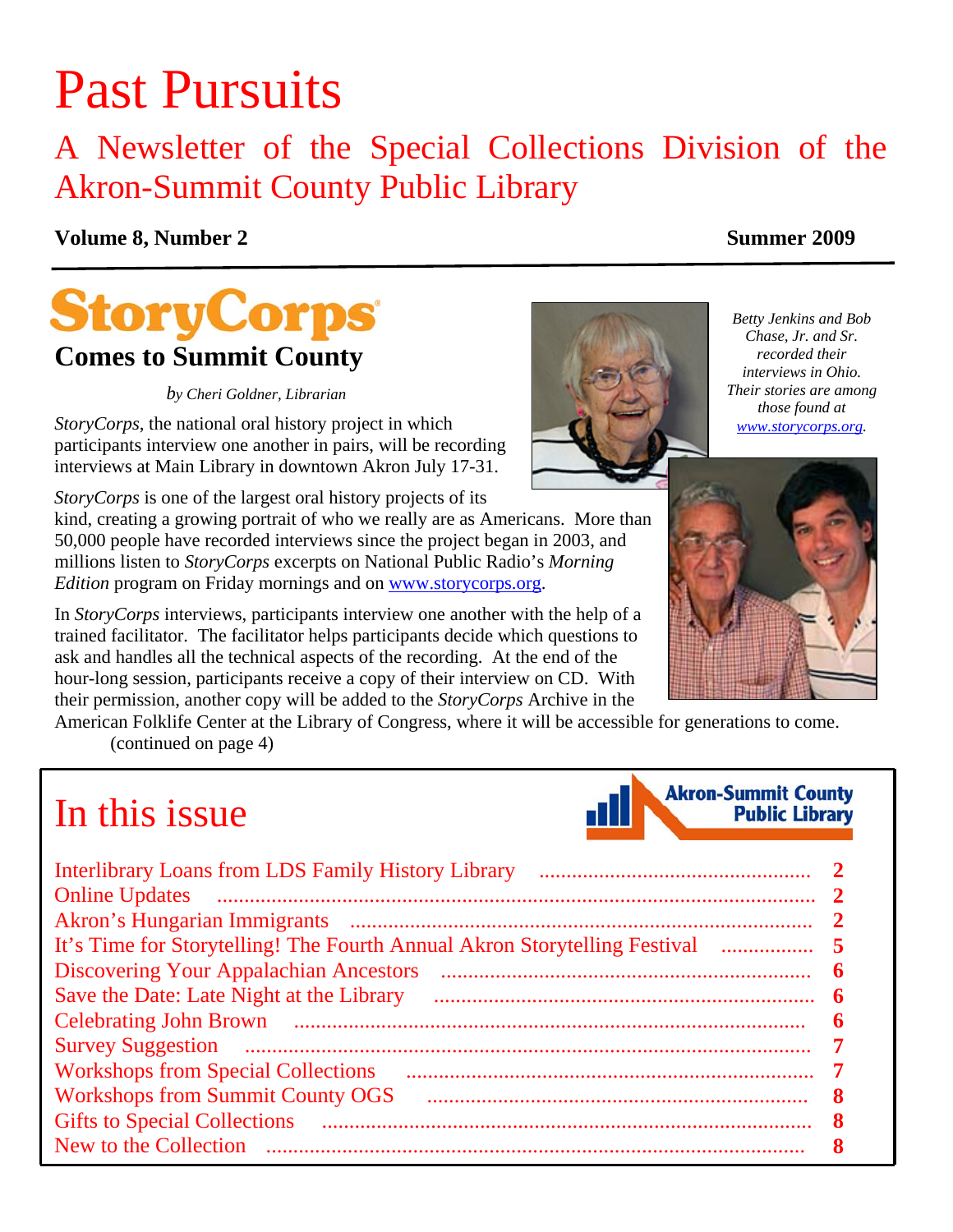### <span id="page-1-0"></span>**Interlibrary Loans from LDS Family History Library**

When Special Collections staffer Mary Plazo found the 1882 marriage record for her greatgrandparents' marriage in Partanna, Sicily, we all shared in her delight. Mary's discovery is a result of our new collaboration with the Family History Center libraries. As of March, the Akron-Summit County Public Library is now an Affiliate Library with the Family History Center of the Church of Jesus Christ of Latter-Day Saints.

This affiliate status allows us to borrow microfilm for library patrons directly from the Genealogical Society of Utah. Many of the millions of resources held by the library in Salt Lake City have been microfilmed and are available for loan for a small fee. The holdings of the Family History Center Library may be searched on their online catalog which is available from www.familysearch.org. Any record that includes the notation "film notes" is available for loan. For more information about this new service, call or e-mail Special Collections at 330.643.9030 or speccollections@akronlibrary.org.

### **Online Updates**

The two-year project to make our collection of [Historic Akron City Directories](http://www.akronlibrary.org/internetresources/sc/citydirectories/) available online is finally complete. Nearly 100 years of Akron City Directories are now available online. Additionally, the files that were larger than 100 megabytes have been split into two volumes for faster downloads.

We added three more books to our [Online Books](http://www.akronlibrary.org/internetresources/sc/OnlineBooks/onlinebks.html) page. The Bronson Books are now available. These [ten volumes](http://www.akronlibrary.org/internetresources/sc/OnlineBooks/onlinebks.html) contain transcriptions of the diaries of Charles Cook Bronson and capture the history of Tallmadge. The [Akron Negro Directory](http://www.akronlibrary.org/internetresources/sc/OnlineBooks/Akron%20Negro%20Directory.pdf) was published in March of 1940 and contains valuable information about Akron's African [American community of the time. A Century of](http://www.akronlibrary.org/internetresources/sc/OnlineBooks/Century%20of%20Adjustments.pdf) Adjustment: A History of the Akron Jewish Community, 1865-1975 outlines the challenges faced by Akron's Jewish immigrants in the  $19<sup>th</sup>$  and  $20<sup>th</sup>$  centuries.

## **Akron's Hungarian Immigrants**

 *by Michael Elliott, Public Service Assistant* 

Over the last three years, *Past Pursuits* has profiled several differing ethnic groups that settled in Summit County and the Akron area. This then, the final installment in our series, addresses the Hungarian influence within Summit County.

The Hungarians arrived in the area later than most immigrants although they came here for the same reason. Competitive wages for unskilled labor in Akron's booming rubber economy drew workers to Akron from around the country and world. Many Hungarian immigrants settled in Akron's "Goosetown," long known as a bastion of Germanic settlement. This area, roughly bordered by South, Grant, and Brown Streets in South Akron was also the home of many Hungarians. Indeed, in the time period immediately following WWI, Goosetown  $(Akron's 5<sup>th</sup> Ward)$  had three times as many Hungarians as Germans. The origin of the term "Goosetown" is obscure but might possibly be attributed to the many Germans and Hungarians of the area raising geese. Another less likely premise holds that it was a derogatory reference to the Germans in the area and their method of "goosestepping" while marching.

What might be called the "first wave" of Hungarians to Akron and Summit County occurred in mid 1890s and continued up until the First World War when a lull in European immigration occurred. During this time period, only the Germans, Irish and Italians sent more immigrants to the U.S. than those from the Austria-Hungary Empire. The vast majority of these initial immigrants from Hungary were unskilled laborers and were met with suspicion and the derisive American slang epithet of "Hunkie." According to Akron resident Charlotte Marky, a native Hungarian, many men came here with the stated purpose of making money and then returning to Hungary to start their own business. This was accomplished, and in several instances they took their American-born children back with them.

By November of 1911, the *Beacon Journal* was trumpeting the fact that Akron was the home of

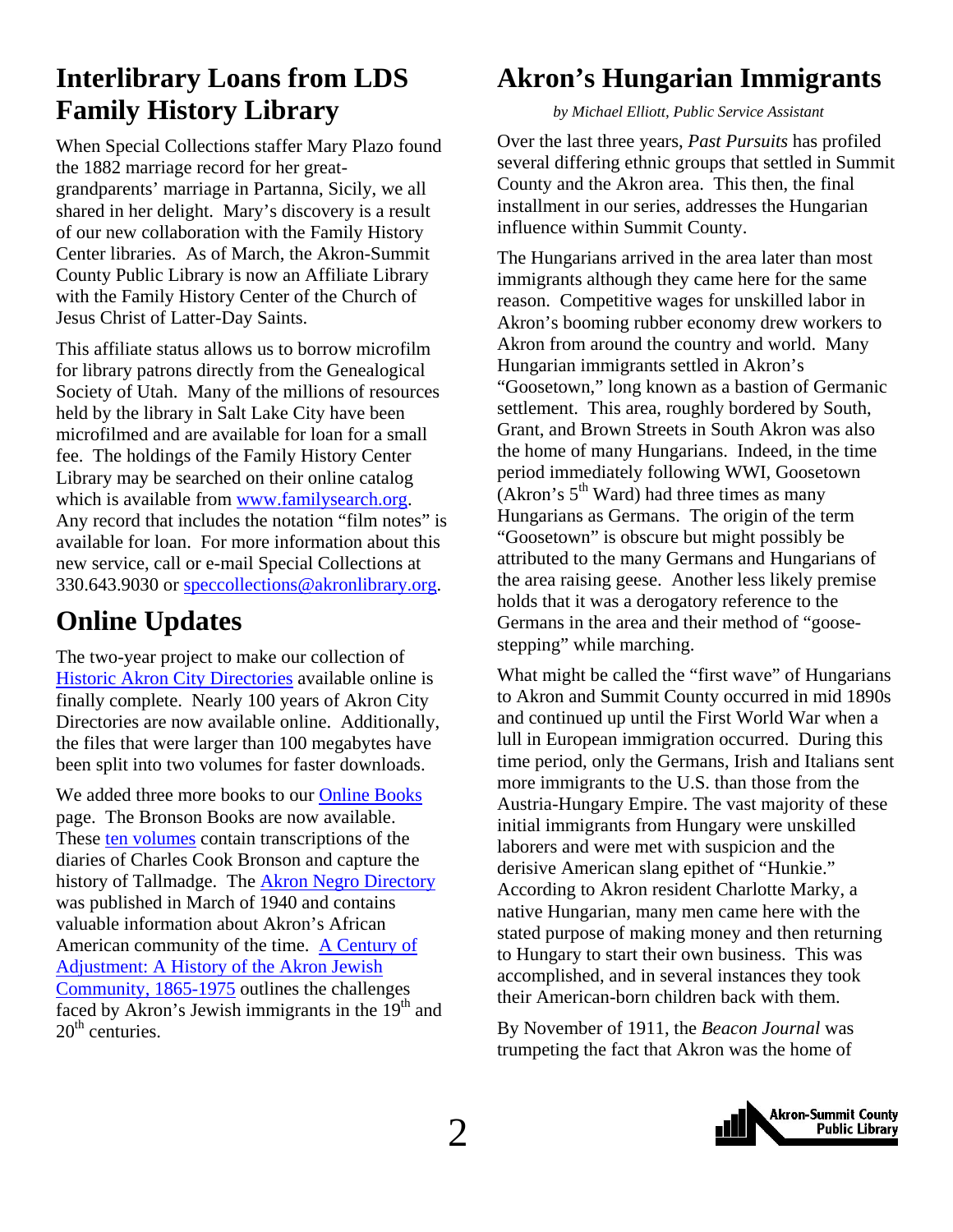6,000 Hungarians known as the "Akron Colony," and they formed "the larger part of the foreign population" within the city. Apparently, with little compunction, the *Beacon* went on to note that Akron, with its expanding factories and corresponding constant demand for additional laborers, was "drawing the swarthy-skinned citizens by the hundreds" and that "not a day passes but that Hungarians from across the seas locate in Akron." The newspaper was accurate in its assessment if not its sentiment as Summit County naturalization records contain an astounding 14,538 naturalization applications from Hungarians – more than any other nationality. To put this in perspective, the next closest were the Italians with 9,631. Census returns also bear out the heavy Hungarian presence in Akron. In 1900, only 122 individuals reported to the census that they were from Hungary, but the number had ballooned to 5,691 in 1910 which was nearly 15% of the total Summit County population. The subsequent 1920 census for Summit County reached a high of 9,142 individuals who were Hungarian by birth. Thousands of others were first generation Americans with at least one parent born in Hungary.

Adjustment to a new society and culture was not easy. Many who had planned to go back to Hungary found themselves unable to do so as they did not have enough money for passage. A high number were young and single and had no family at all here. When they died from alcoholism, accidents or diseases now easily controlled or cured, they became a problem for the county. A disproportional number of Hungarians were buried in the infirmary cemetery due to being destitute, and many of their graves were unmarked.

World War I greatly restricted immigration to the United States, and Akron was no different than the rest of the country. Nevertheless, the Hungarians that were here were anxious to fight for their new country against Austria-Hungary allied with Germany. In fact, so many volunteered that they had to be turned away. Many others would have been accepted but a language barrier prevented their enlistment. Eventually, 3,630 men of Hungarian birth registered for the draft from Summit County in

WWI. The number reveals just how many young men had immigrated to the Akron area immediately preceding the war. After the end of WWI, treaties redrew European borders, and it is important to realize that many who called themselves "Hungarian" prior to the war were from what today are now the Czech Republic, Slovakia, Romanian or the former Yugoslavia.



*Present day Hungary borders countries that were previously part of the Austrian-Hungary Empire.* 

A "second wave" of Hungarian immigration to the United States occurred after 1920 when more than three million ethnic Hungarians found themselves living outside the redrawn borders of their country. Still later, a much smaller "third wave" occurred after World War II with the Displaced Persons Act and lasted through 1956-1957 immediately following the Hungarian uprising. Certainly there was an attraction to northeastern Ohio due to family members already living here and the strong, established eastern European influence. According to Charlotte Marky, several area churches sponsored Hungarian resettlement here.

Hungarian culture was kept alive locally through the establishment of various athletic clubs and societies, which met at the Hungarian American Club on East Thornton St. long since demolished. The high point would seem to have been in 1937, when there were no less than 11 Hungarian affiliated societies in Akron along with others in Barberton. In Akron, the Hungarian-American club still functions and is now located on Waterloo Road in South Akron. Barberton, where Hungarian settlement was equally heavy, also has a Hungarian club to this day. There were at least two Hungarian language newspapers

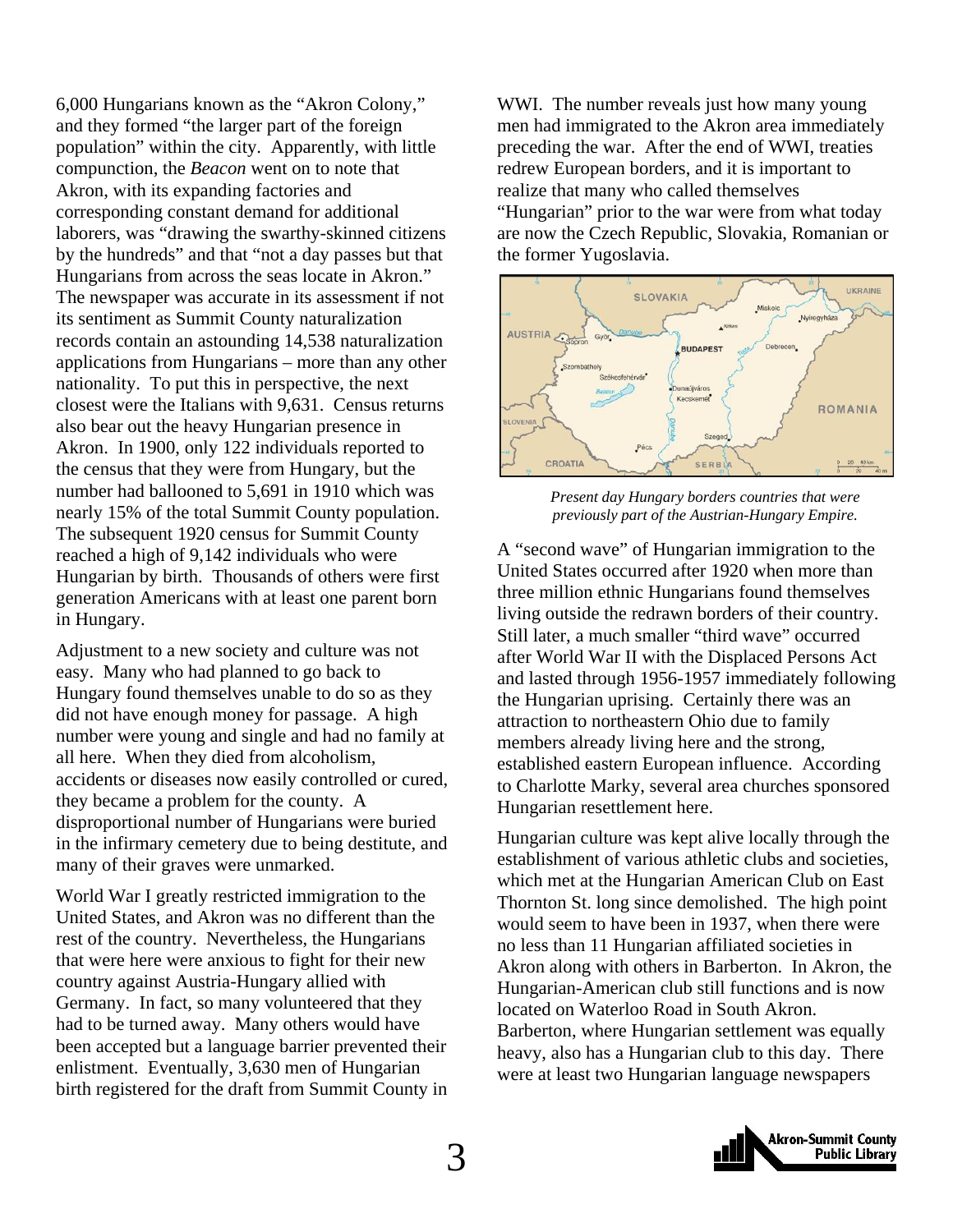<span id="page-3-0"></span>including the *Akroni Magyar Hirlap* or *Akron Hungarian Journal* which continued in publication for several decades.

Eastern European research is now much easier, with borders now open and the Church of Jesus Christ of Latter-Day Saints microfilming records across the former Soviet Bloc. Although records commonly date to the 1600s be aware that many records are missing. Also be aware that research in Eastern Europe will be extremely difficult without the aid of a professional researcher.

*This record of Michael Monsman's marriage in January of 1798 is available on microfilm from the Church of Jesus Christ of Latter-Day Saints. It was originally obtained for Joe Monsman by a professional researcher in Europe.* 

Frequent library visitor and diligent family researcher Joe Monsman has had tremendous fortune in tracing his family. Before beginning any family research in Europe, determining the village or parish of origin is a must, and Joe was perhaps luckier than some in that the name of the village his family came from was on the ship manifest and his grandfather's naturalization record. Another hurdle is learning whether the family was Catholic or Protestant and then finding the correct parish. Joe's biggest reward was learning his grandfather had siblings who have descendants of their own. Consequently, he was able to locate and speak with a few distant cousins. He also learned a few things. There is the matter of a pecking order when contacting extended family members in Hungary. You must speak with the most prominent family member first or it could be viewed as a slight.

Today, Hungarians are sometimes wary of speaking to their newly found American cousins –they fear their newly found relations are seeking a share of ancestral property recently returned to them when communism was abandoned. There is also the sentiment of some older Hungarians who still harbor bitterness toward Americans to a limited extent for non-support in 1956.

Researching your family in Hungary and Eastern Europe can be a rewarding experience, and Special Collections can help. Because we are now an Affiliate Library with the Family History Center of the Church of Jesus Christ of Latter-Day Saints, you can easily access the many reels of microfilmed church records from Europe. Our gazetteers and maps will also help you navigate the changing landscape of Europe, and the *Finding your Immigrant Ancestor* workshop we offer can provide some guidance in your research. Sok szerencsét kivánok! (Wishing you lots of good luck!)

### **StoryCorps (continued)**

Reservations for one-hour interview sessions at the Library may be made beginning Monday, June 22, by calling Special Collections at 330.643.9030. In addition to being archived at the Library of Congress, local recordings will also be archived in the Special Collections Division, where they will be available to the public whenever the library is open. Interview clips and transcripts will eventually be added to www.SummitMemory.org, the collaborative, online scrapbook of Summit County history administered by the Library.

This is a wonderful opportunity to sit down with a friend, neighbor, or family member and ask him or her questions that you've always wanted to ask. The experience will not only leave the two of you feeling closer and understanding each other better, it will also provide you with a recording that you can listen to later and will help provide a lasting record of life in Summit County.

*StoryCorps*' visit to Summit County is made possible by grants from Akron Community Foundation and the Margaret Clark Morgan Foundation with support from the City of Akron and WKSU.

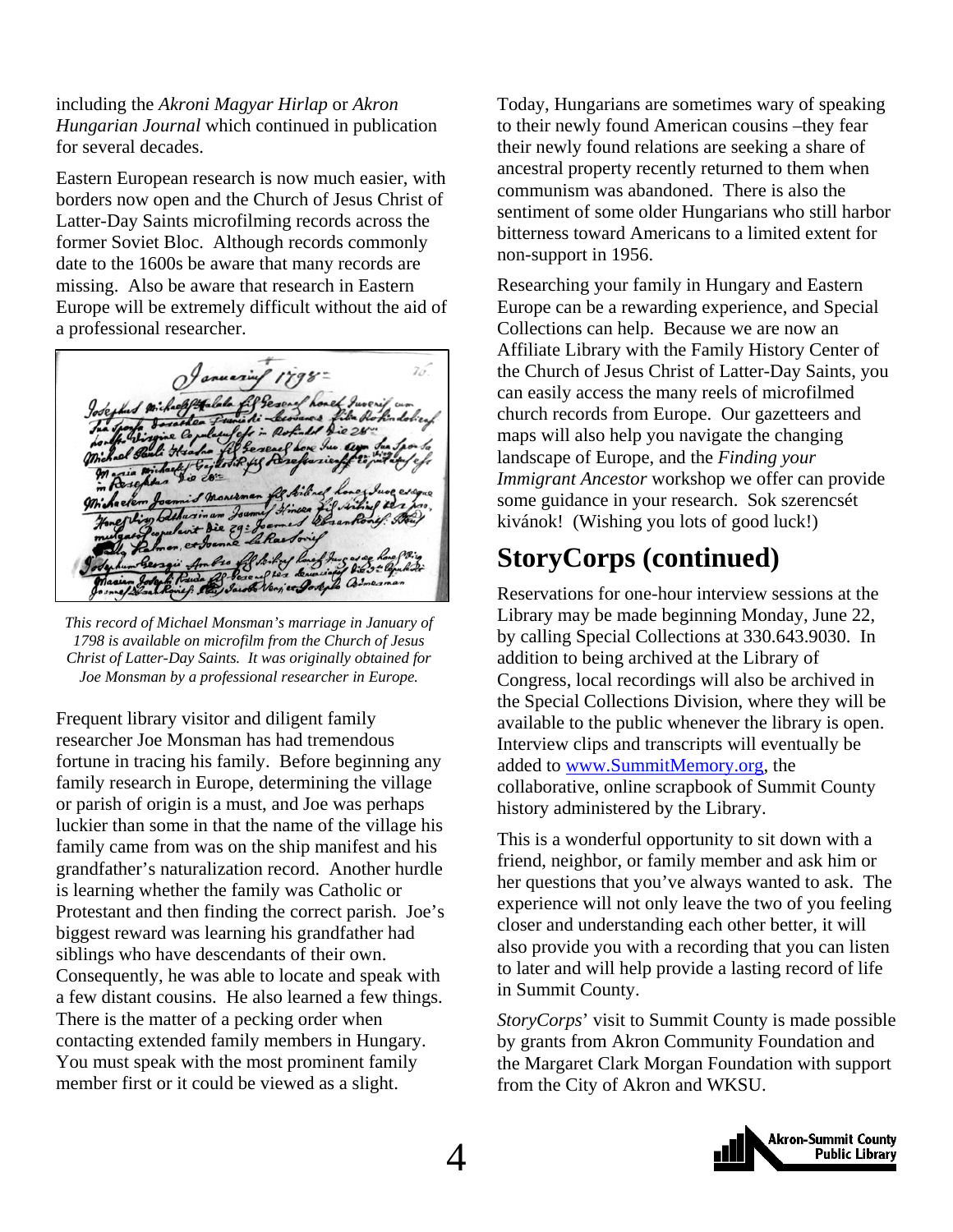### <span id="page-4-0"></span>**It's Time for Storytelling! The Fourth Annual Akron Storytelling Festival**

So, you're working hard at gathering the facts of your family history. You understand how to take the vital records about births, deaths and marriages and map the outline of your family tree. But, how do you make all of that information come to life? This year's Storytelling Festival features several performances and workshops that will help you use the facts of your family history to tell the stories behind them. It can add another dimension to your genealogy work.

The Fourth Annual Akron Storytelling Festival will be held at Akron-Summit County Public Library on July 17 and 18, 2009. All events listed below are free and open to the public but workshops require sign-ups with the History and Humanities Division.

### **Friday, July 17**

*Offutt's Environmental Epic Show!* Andy Offutt Irwin, Performance Auditorium, 11 am – Noon This performance uses funny song-stories and a cache of sound effects to help children (and grownups) think of the environment simply as the place where we live*.* 

### *Don't Be Afraid To Be Amazing*

Andy Offutt Irwin, Workshop Children's Library, 1:30 – 3:30 pm This two-hour workshop is designed for teachers, librarians and childcare providers. Irwin guides you in exploring ways of telling stories and singing songs to children using kid-friendly characters, inventive puppetry, humor, timing and movement.

### **Saturday, July 18**

#### *The Wrinkles Project*  Kim Weitkamp, Workshop Auditorium, 9:30-11:30 am

This workshop explores the techniques Weitkamp has used in a national campaign to help families and senior care facilities learn how to gather the stories of their families and residents. Participants will

learn how to uncover the precious threads of memories and weave them into stories.

#### *Lunch & Story Swap*

Meeting Room 2,  $11:30$  am  $-1$  pm Workshop participants can come to tell or to listen. Bring your own lunch or find out how to order a box lunch delivered to the Akron Storytelling Festival when you sign up.

### *Preserving Personal History in Untrue Tales*  Bil Lepp, Workshop

Auditorium,  $1 - 3$  pm Participants learn to preserve history by telling fictionalized accounts of real events. Hear how to use or camouflage real people in stories, keep real places intact and discuss sensitive issues through the voice of endearing characters.

#### *Getting Great Stories, the StoryCorps Way*  StoryCorps, Workshop Auditorium, 3:30 – 4:30 pm

Staff members from the national oral history project StoryCorps will help participants learn how to use their listening skills to become great interviewers. StoryCorps will be at Main Library July 17-31.

### *Storytelling Concert*

Auditorium, 7 pm - doors open at 6:30 pm to the music of the Brick Road Ramblers.

*Warning Lights: Good Ideas Gone Bad* by Bil Lepp. Think Jeff Foxworthy with the comedic patience of Bill Cosby. His outrageous humorous tall-tales and witty stories have earned the appreciation of listeners of all ages.

*Freckles, Fibs and Family: Humorous stories on love and the lessons learned from family* by Kim Weitkamp. Known for her skills in telling a whopper of a tale, Kim combines humor, original childhood stories and just a touch of fertilizer to create stories that can compete with the best of them. *Listening is an Act of Love* by StoryCorps. Staff provide an overview of the national oral history project's mission and services.

For additional information about the Akron Storytelling Festival or to sign up for a workshop, please contact the History & Humanities Division at 330.643.9040 or hhdiv@akronlibrary.org.

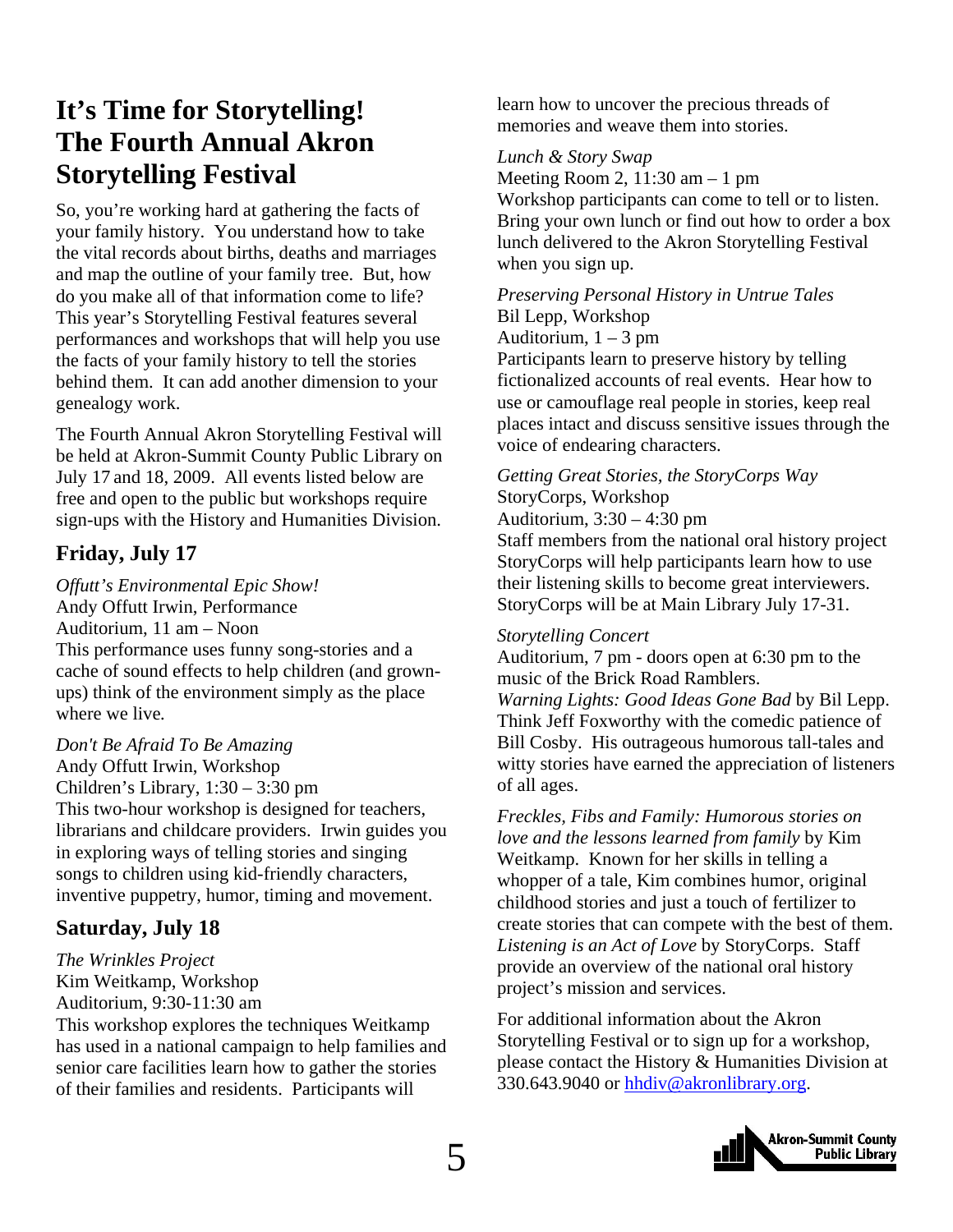### <span id="page-5-0"></span>**Discovering Your Appalachian Ancestors**

#### *by Judy James, Manager*

If you grew up in Summit County, chances are good that you have at least one line of ancestors who hailed from our country's Appalachian region. During the heyday of the rubber industry, many folks moved north to Akron to join the workforce of this thriving industry. Although they came from all parts of the south, a great majority came from the states of Virginia, West Virginia, and Kentucky.

On Saturday, November 7 from 9:30 am to 4 pm, Special Collections, in collaboration with the Summit County Chapter of the Ohio Genealogical Society, will host "Discovering Your Appalachian Ancestors." This day-long event will take place in the Main Library auditorium. Joining us are Akron resident Mari-Lynn Evans, author and producer of the book and documentary *The Appalachians*, Barbara Vines Little, Certified Genealogist, author and lecturer on Virginia and West Virginia ancestry, and Jana Sloan Broglin, Certified Genealogist, author and lecturer on Kentucky research.

This program is free and open to the public. An hour for lunch will be on your own. For additional information or to sign up, contact the Special Collections Division at 330.643.9030 or speccollections@akronlibrary.org.

### **Save the Date: Late Night at the Library**

Join the Special Collections Staff and the Summit County Chapter of the Ohio Genealogical Society for an evening of genealogy research. On Friday, October 23, the Library will close at its regular time of 6 pm but will re-open for genealogists from 6:30 to 10:30 pm. Mingle with fellow researchers as you uncover the details of your ancestry. Door prizes and refreshments will be provided, and parking is free in the High St. & E. Market St. deck if you enter it after 6 pm. Printing and copies from microfilm will also be free. Stay tuned for more information.

### **Celebrating John Brown**

#### *by Mary Plazo, Librarian*

This year, there will be several events around Northeast Ohio commemorating one of the most controversial figures in American history, John Brown. Not only will 2009 be the celebration of his  $209<sup>th</sup>$  birthday, but also the  $150<sup>th</sup>$  anniversary of the famous raid on Harper's Ferry, which is seen as one of the key events that ignited the Civil War.

On May  $2<sup>nd</sup>$ , the Hudson Library and Historical Society held a symposium on the life of John Brown. Well-known Brown scholars who have written extensively on his extraordinary accomplishments, participated in a panel discussion and answered questions from the audience. The panel discussion was moderated by Dr. Kenneth E. Davison, Emeritus Professor of History and American Studies at Heidelberg University.

Tuesday, June  $23<sup>rd</sup>$  is the anniversary of John Brown's return to Akron. The Summit County Historical Society will sponsor a special event at the John Brown House, located on the corner of Diagonal and Copley Roads. Also Special Collections will unveil a John Brown exhibit on the  $3<sup>rd</sup>$  floor of the Library. This exhibit will display documents and photographs relating to John Brown's life. Throughout the summer, there will be guided visits to the John Brown Memorial near the Akron Zoo.

The Akron Art Museum will display prints by Jacob Lawrence: *The Legend of John Brown*. These prints show dramatic images representing the events of John Brown's life and his historic role as activist and abolitionist. The exhibit opens Friday, October 16, the exact date of the anniversary of the raid on Harper's Ferry and will be shown through February 14, 2010.

The Akron Symphony Orchestra will premiere *The Passion of John Brown* by composer Jesse Ayers at E.J. Thomas Saturday, October 17. This work will feature excerpts from John Brown's writings and accounts of his life. Also on the program is *John Brown's Body* by composer Kevin Puts, with

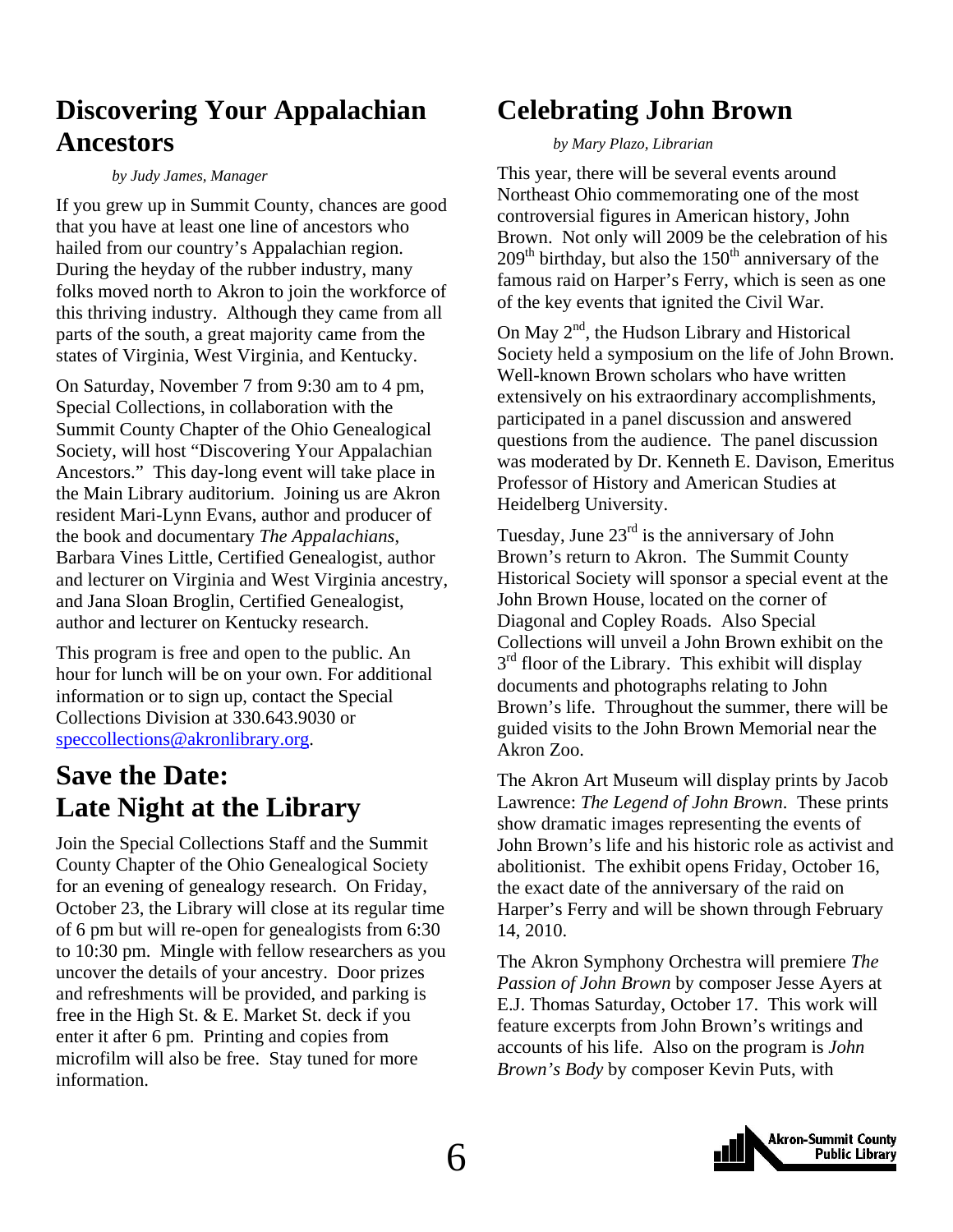<span id="page-6-0"></span>narrated excerpts from Stephen Vincent Benet's epic poem of the same name.

The First Presbyterian Church will hold an anniversary commemoration of John Brown's execution Wednesday, December 2. Also included is a presentation about the Church's roots in the abolition movement in Akron.

Be on the lookout for further details about these events and more to be announced soon.

### **Survey Suggestion: From microfilm to digital image**

Many of you responded to the online survey we conducted between November 2008 and February 2009. We received interesting questions and great suggestions. One such suggestion was to allow patrons to create digital files directly from microfilm. We now have a machine in Special Collections set up to do just that.

One of our microfilm reader/printers is equipped with a computer loaded with image capture software, internet access and a USB port for flash drives. Using this machine, you can create a jpg, pdf, or tiff image file and send it through e-mail or save it to your flash drive. If you don't yet have a flash drive (sometimes called a thumb or jump drive), you can purchase them from most electronics stores or from the library for \$4.50.

### **Subscribing to**  *Past Pursuits*

Past Pursuits is an electronic newsletter emailed to more than 700 subscribers four times each year. To subscribe, send an electronic mail message to speccollections@akronlibrary.org.

Hard copies of the newsletter are also available. You may request to be added to the physical mailing list by calling 330.643.9030.

### **Workshops from Special Collections**

#### **Introduction to Internet Genealogy**

*Tuesday, July 7, 6:30 – 8:30 pm*  Overwhelmed by the abundance of genealogy information available online? Join us in Main Library's Computer Lab 2 as we discuss how to get the most from your family history web sleuthing. Learn about genealogy databases that are available through the Library, as well as how to find and evaluate many popular free genealogy Web sites. As the emphasis will be on using electronic resources, basic computer skills are recommended. For more information or to sign up, contact us at 330.643.9030 or speccollections@akronlibrary.org**.** 

#### **Getting Started in Family History**

*Tuesday, July 14, 6:30 – 8 pm OR Saturday, August 8, 10:30 am - noon* Join us for an orientation for new family historians. This workshop includes an overview of the genealogical sources available at the Akron-Summit County Public Library, suggestions for getting started and tips for organizing your research. We meet in the Special Collections Division, Third Floor, Main Library. For more information or to sign up, contact us at 330.643.9030 or speccollections@akronlibrary.org**.** 

#### **Finding Your Immigrant Ancestors**

*Tuesday, August 4, 6:30 – 8:30 pm*  Many of us will find immigrant ancestors somewhere in our family tree. If your immigrant ancestor arrived in the U.S. between 1820 and 1940, this workshop can help you identify your immigrant ancestor and discover passenger lists and naturalization records. As we will be using electronic resources, basic computer skills are recommended. This workshop meets in Computer Lab 2, First Floor, Main Library. For more information or to sign up, contact us at 330.643.9030 or speccollections@akronlibrary.org**.** 

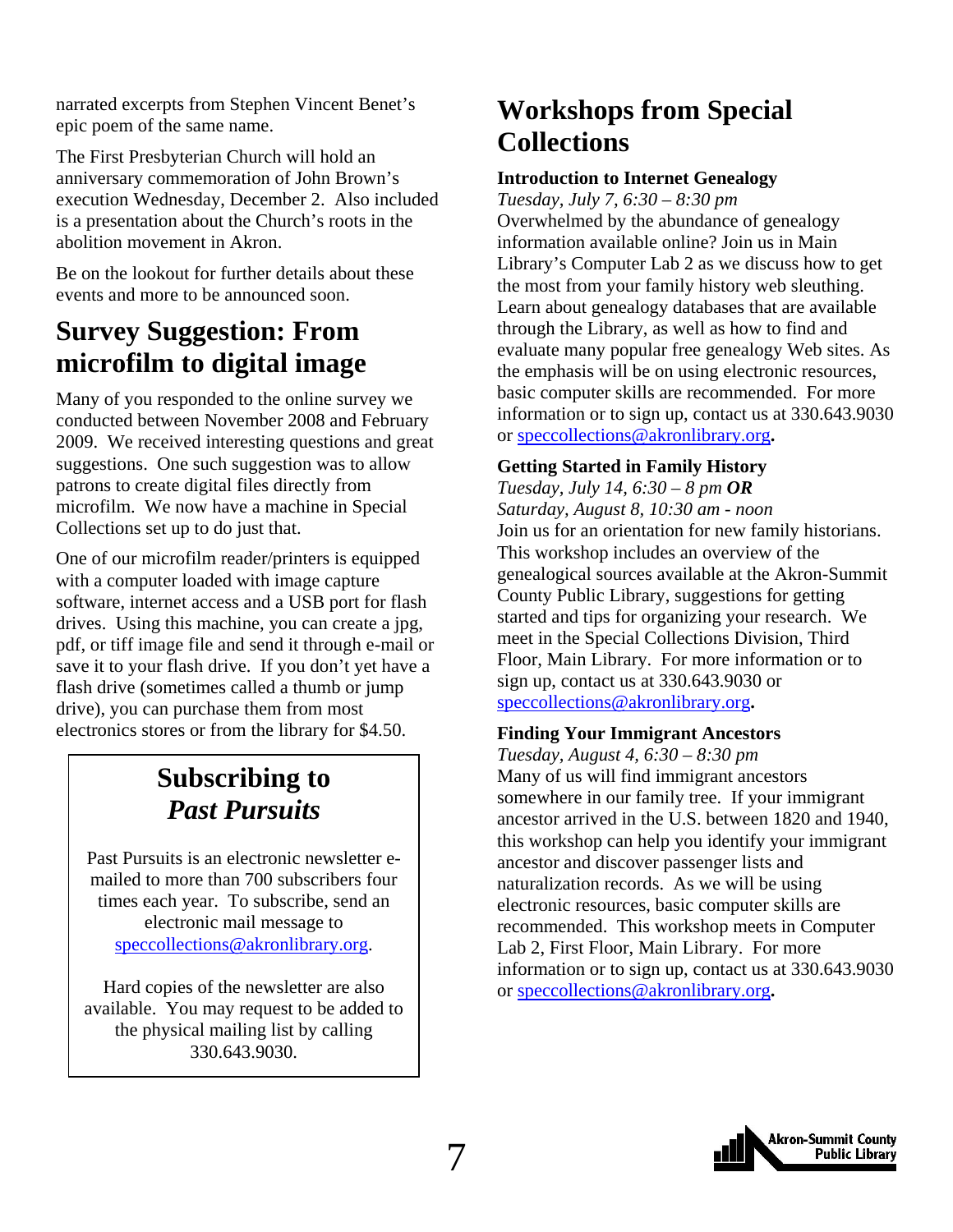### <span id="page-7-0"></span>**Workshops from Summit County OGS**

### **Timelines-Where Does Your Family Fit In?**

*Saturday, July 18, 1 pm MEETING LOCATION TO BE DETERMINED* 

Further your research by using timelineschronological listings of events and dates. You will easily see gaps in missing information and patterns occurring within family groups. Place your ancestors in context with events that may have influenced their lives. Join us and discover how timelines can be used to further your research.

### **Unlock Special Collections via the Internet**

*Saturday, September 19, 1 pm at the downtown Akron-Summit County Library.* 

Join Judy James of the Akron-Summit County Public Library's Special Collections Division as we learn about the many valuable and sometimes overlooked resources available through the library's Web site. Learn to navigate the site and use the online catalog. Discover indexes and digital resources you can access from home, as well as the Summit Memory Project,

www.SummitMemory.org, the library's online "scrapbook" of Summit County History.

### **We would like to thank the following for their generous donations:**

Janet Alpert for *Hatevil Nutter of Dover, New Hampshire and His Descendants* by Frederick R. Boyle

#### Marilee Howard Cory for *Howard-Wright and Allied Families* by Marilee Howard Cory

Summit County Chapter of the Ohio Genealogical Society for *Summit County Coroner's Case Index Cards, 1874-1969*

Rita Jean Wagar for the slide collection of local images by Richard Wagar

### **New to the Collection**

### **Georgia**

Bryan County marriage records, 1865-1888 Bulloch County marriage records: 1796-1845 Cemeteries of Cherokee County Cobb County history & biographies Dawson County marriage records: 1858-1883 Decatur County marriage records: 1824-1899 DeKalb County history & biographies Gordon County marriage records: 1864-1884 Walton County cemeteries, East and West. 2 vols. Wayne County marriage records, 1809-1880

### **Indiana**

Abstracts of obituaries in the Western Christian Advocate, 1834-1850

### **Kentucky**

Backroads of Barren County, KY: as penned by "Ellot" William Daniel Tolle, 1877 through the 1920's

Carved in stone: Hillcrest Memorial Park Cemetery, Lexington

Orphans & apprentices: indentured servants in Henderson: 1805-1874

Register of deaths, City of Henderson, Henderson County. Volume 1: Jun 1878-Dec. 1890

Woodford County rural and church cemeteries

### **Maine**

History of St. Albans

### **Massachusetts**

The Pemberton casualties: combining the final payroll, city clerk's vital records and other information…

Vital records of Stoughton to 1850

### **Michigan**

Burkhead-Green Funeral Home, Eaton County: record book abstractions, 27-Mar-1885 thru 29-Dec-1947

- First land owners, Livingston County: from U. S. tract records
- Greenwood and Mt. Olivet cemeteries, Fowlerville: transcribed records
- Index to Eaton County deeds book "A", 1837-1839

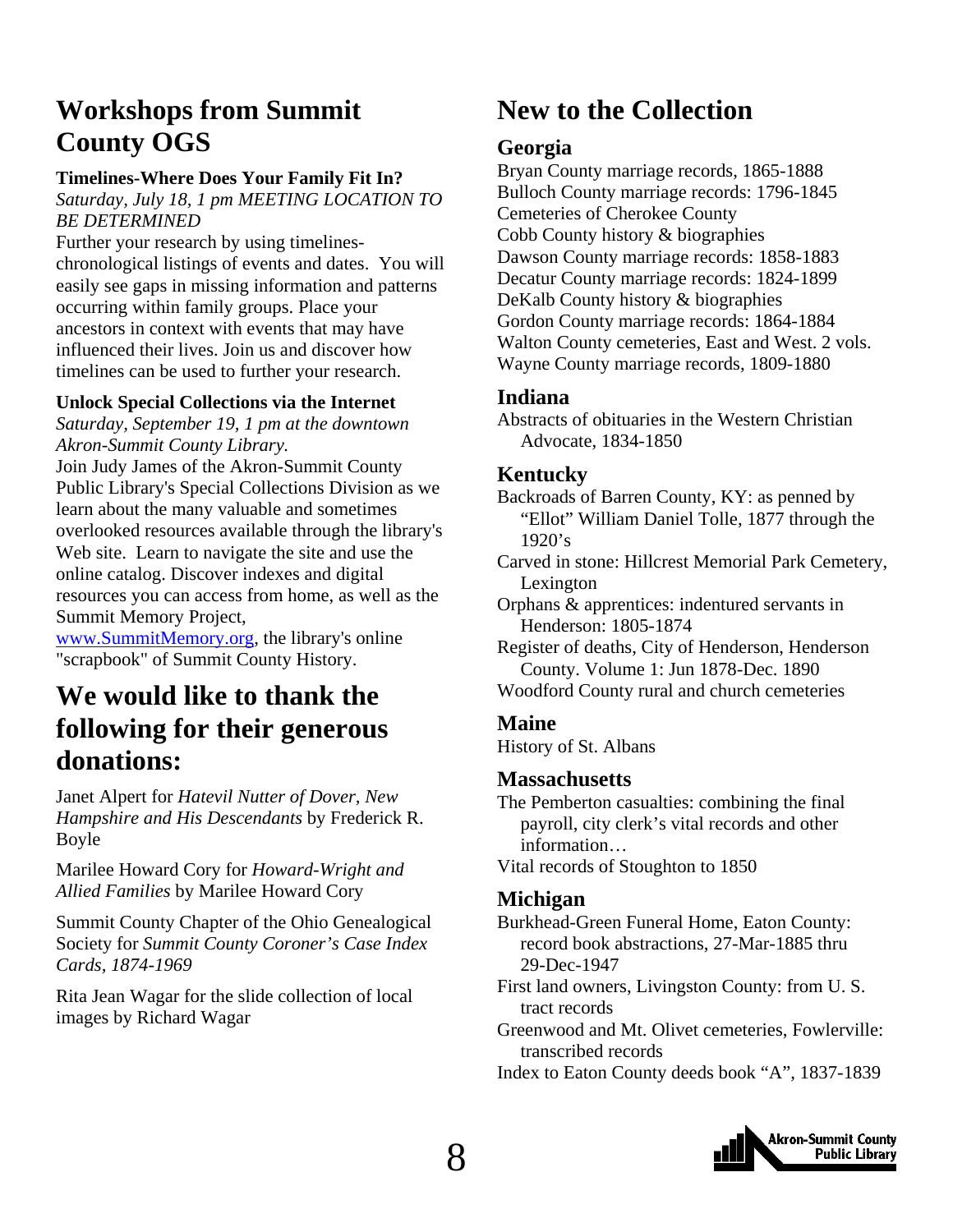### **Michigan (continued)**

Index to Eaton County probate court order of determining heirs, liber 135

Index to Eaton County probate court, will book liber 140

Index to Eaton County probate court, will book liber 160

Naturalization index for Eaton County

Pray Funeral Home, Charlotte (Eaton Co.) record book abstractions: 19-Nov-1921 through 21-May-1932

New division of Lakeview Cemetery (Oak Grove Cemetery) Livingston, County

Transcriptions, West Howell or Fleming Cemetery (Livingston, Co.)

Unadilla Township cemeteries, Livingston County

#### **Mississippi**

Cemeteries of Clay County, vol. 1 Cemeteries of Pontotoc County Cemetery records [Clark and Lauderdale counties,

 Sumter Co. in Alabama] Footprints in time: tombstone inscriptions in Tate County

History of Newton County, from 1834-1894 A history of Tate County

Pontotoc County marriage book, 1849-1891

### **New York**

The Bottskill Baptist Church, Greenwich, Washington County: a copy of all tombstone inscriptions existing in 1901

Cast in stone: selected Albany, Rensselaer and Saratoga County burials: 18th and 19th century Grand jurors of Montgomery County, 1816-1850 The Salem book: records of the past and glimpses of the present (Washington Co.)

#### **North Carolina**

Cemeteries of Burke County. Cemeteries of Madison County. Currituck County cemetery records Graham County marriages, volume I: 1872-1910 Grave sights of Cabarrus County Greenlawn Memorial Park, Wilmington Onslow County cemetery records Where they rest in Cabarrus County

#### **Ohio**

Abstracts from scrapbooks kept by Maude Straley Rankin, et al (Fayette County) All in the same space: portions of American Negro history illustrated in Highland County America's Match King: Ohio Columbus Barber, 1841 to 1920 Atlas of Highland County, 1916 Beaver Township, Pike County, record of the proceedings of the township trustees. 1919-1936 Birth and death records, Highland County, 1856-57 Births and deaths, Perry Township, Pike County Blackcreek Township, Mercer County. Justice court: June 1879 – June 1925 Blackcreek Township, Mercer County. Ohio Civil Docket 4: April 1877-February 1909 Building East Akron: the local vision of F.A. Seiberling and the City of Akron Burford Cemetery, Clay Township, Highland Co. Cemeteries of Bedford Township, Meigs County Cemeteries of Chester Township, Meigs County Cemeteries of Lebanon Township, Meigs County Cemeteries of Orange Township, Meigs County Cemeteries of Salem Township, Meigs County Cemeteries of Salisbury Township, Meigs County Cemeteries of Scipio Township, Meigs County Cemetery plat book, 1924: Fayette County Centerville Christian Church, Wayne Township, Clinton County Chappelear Co. and Chappelear & Kauman funeral home records, 1912-1913 Cincinnati Mirror and Ladies'Parterre, 1831-1833: abstracts of marriages, obituaries & miscellanea Civil and Spanish-American war discharge certificates, Highland County Recorder's Office Clouser & Co. Funeral Home, Greenfield, Highland County. A complete every name index to Highland County pioneer sketches and family genealogies County commissioners' records, Pike County 1815-1839; 1841-1854 Death records of Highland County, 1867-1908 Early court journal of Highland County, 1805-1812 Early Highland County adult inhabitants (1806-21) Early minute books A,E,F,G of the chancery court,

Fayette County: 1817-1841

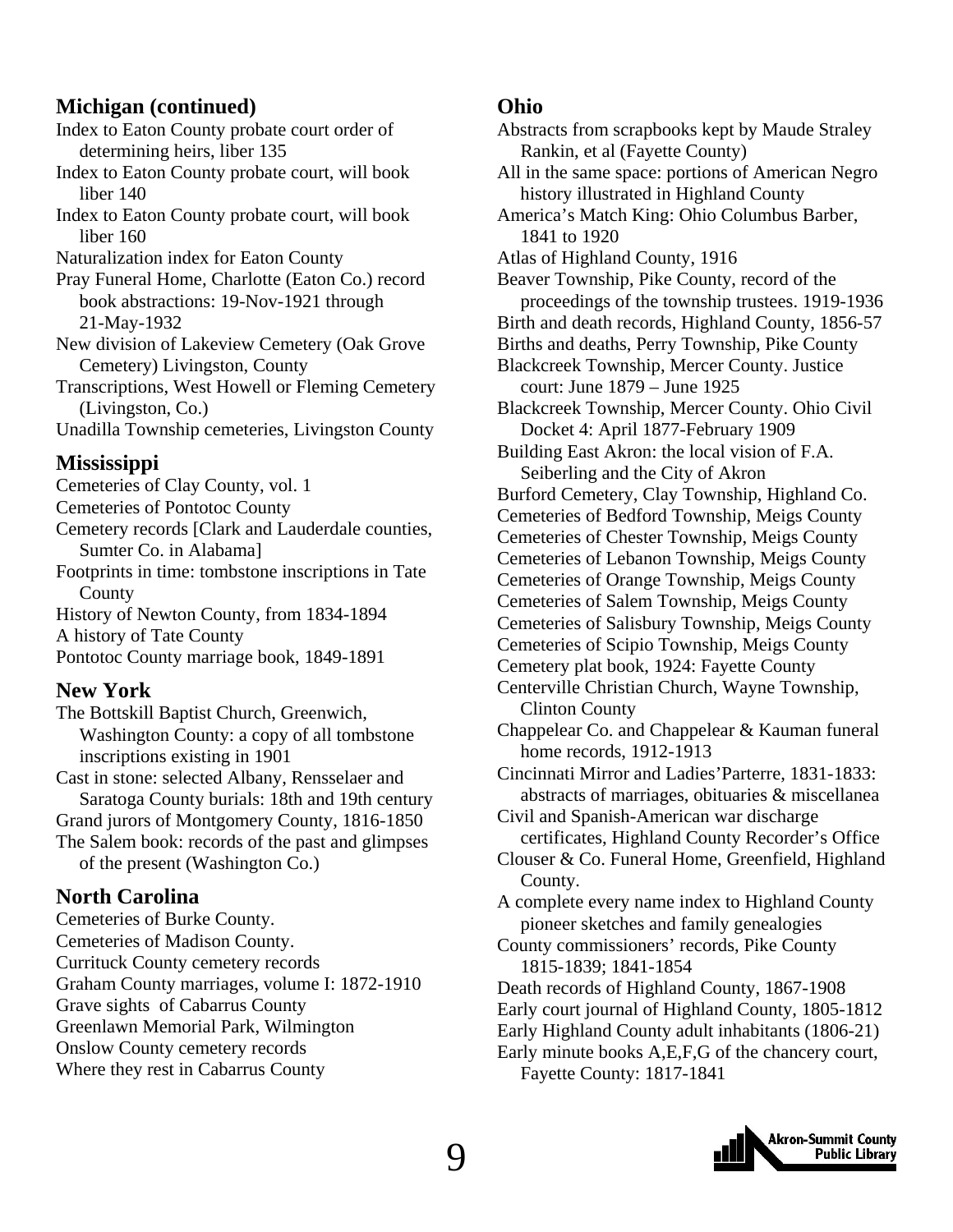### **Ohio (continued)**

Events of yesteryears of New Madison, Darke Co. Every name index: McBride's records of the Recorder's Office, 1805-1850 (Highland Co.) Every name index to veterans' burial records previous to WW I in the Recorder's Office, Highland County Family Bible records of southwestern Ohio Fayette County: schools of the past and some of their classes Ferncliff Cemetery interment records: A and B Surnames (Clark Co.) The geography of Ohio Greek-Americans of Cleveland: immigration and assimilation since 1870 Green Township: cemetery and death records, Mahoning County Grohe Funeral Home records, Mount Vernon 1950- 1958 Highland County births, 3 vols. 1867-1908 Highland County births not recorded, 1866-1910 Highland County marriages, 1880-1900; 1901-1906 Highland County naturalizations Hillsboro Gazette [extracts] (Highland County) Hillsboro News-Herald, 1911/Hillsboro Gazette, 1912 (Highland County) Hillsboro Gazette, 1923-1924; Hillsboro News- Herald, 1925 (Highland County) Historical & descriptive review of Highland County History of South Salem Presbyterian Church, Ross County History of the First Presbyterian Church, Winchester (Adams County) Index to the 1910 census, Fairfield County Information copied from death notices and obituaries as published in The News-Herald, 1933, Hillsboro (Highland County) Journal and day book of Pastor John Pence (1830- 1849) (Clark County) Justice of the peace oaths, Mercer County, 1872-85 Lagonda notes: early history (Clark County) Madison County county commissioners' records, Vol. A, 1810-1845

Marion Township, Pike County record of proceedings 1909-1937

### **Ohio (continued)**

Marriage records book 13, 14 & 15, Fayette County Meigs County enrollment of militia, 1864 Meigs County history book. Multiple vols. Meigs County probate court record of deaths, volume II, 1897-1908 Meigs County probate records, 1857-1858: births, deaths & marriages Meigs County soldier discharge book, vols. 1 and 2 The Messenger, Mowrystown newspaper, Highland County, 1908-1910 Miller Brothers Funeral Home at Gettysburg: September 1924-August 1949 (Darke County) Model industrial subdivisions: Goodyear Heights and Firestone Park and the town planning movement in Akron, Ohio 1910-1920 News-Herald, Highland County, 1904 Obituaries, 1900-1905, Hillsborough Gazette (Highland County) Obituaries collected from The Press Gazette, Hillsboro (Highland County) Obituary extracts from Highland County newspapers: 1883-1899; 1885-1886 Ohio's grand canal: a brief history of the Ohio & Erie Canal People of the past in Fayette County Washington Cemetery interment records, Washington C.H. Personal property taxpayers of Highland County Pleasant Hill Cemetery stone inscriptions [Highland County] Portland, Ohio: a pictorial history (Meigs County) Selected real estate and personal property tax lists, Highland County, 1863-1887 Recent readings of inscriptions for fourteen cemeteries in Highland County A record of military service in the Recorder's Office, Highland County Sheppard's Pomeroy & Middleport directory for 1874 and 1875 (Meigs County) Tuppers Plains and the surrounding area of Olive & Orange townships Union Chapel M.E. Church: a short history and sketches of local families [Highland County] Veterans of the Civil War: taken from the Tribune

Telegraph, Pomeroy, 1905 (Meigs County)

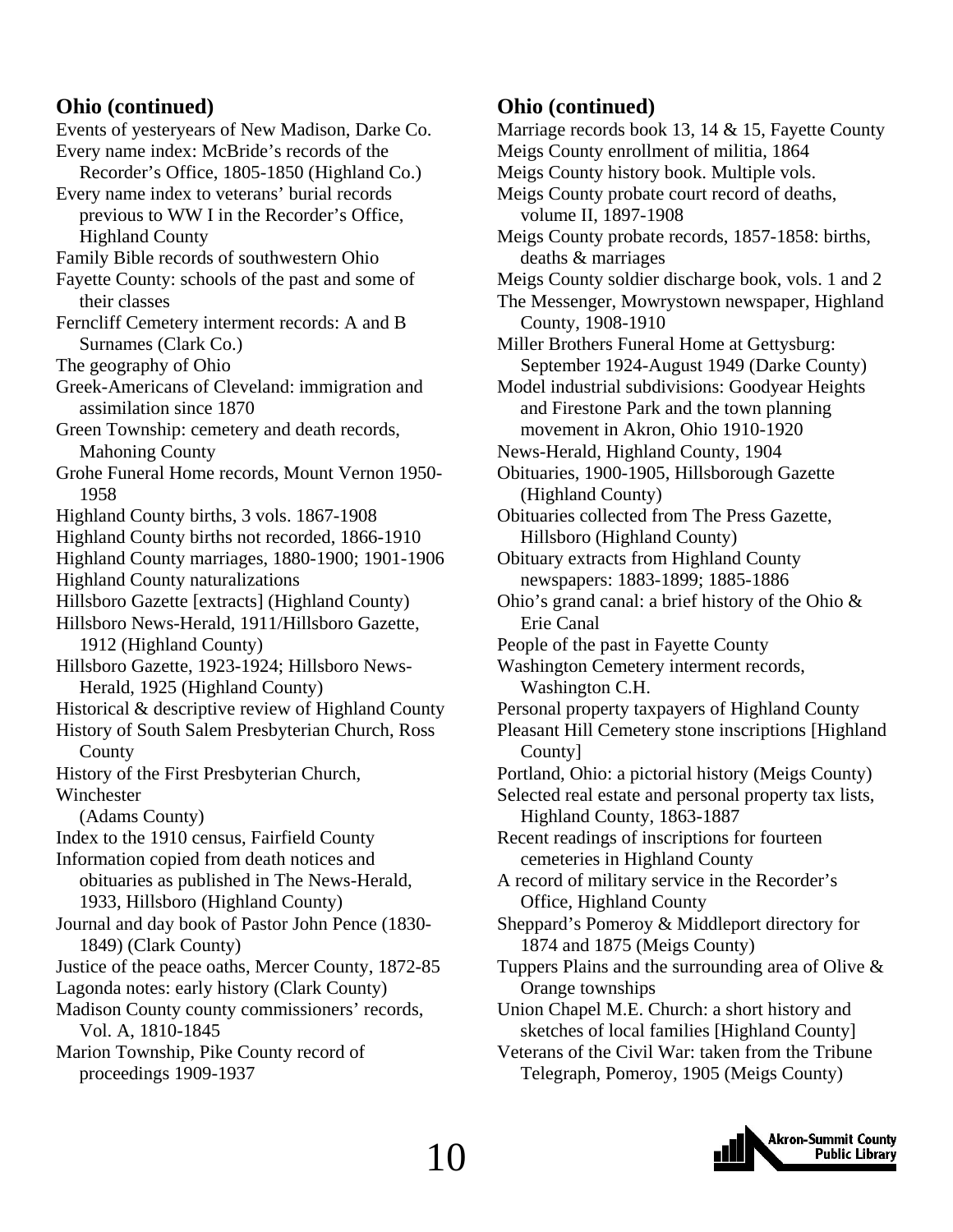### **Ohio (continued)**

- The western undertaker Evans Funeral Home, Hillsboro, 1888-1922 (Highland County)
- The Willshire Herald: newspaper extractions of births, marriages, deaths, divorces and military service of citizens living in and round Willshire, Van Wert County, 1910-1914

### **Pennsylvania**

Beyond the Blue Mountain: Bartholomew pastoral records

Cemetery records, Cambria and Somerset Counties Denmark Manor Lutheran Church, Franklin

 Township, Westmoreland County, 1815-1865 Denmark Manor Lutheran Church, Penn Township, Westmoreland Co. Parish records, 1888-1912

Emmanuel Reformed Church, Export, Franklin Township, Westmoreland Co. Parish records, 1864-1902

- Mt. Zion Lutheran Church, Donegal, Westmoreland County. Part 2, 1821-1850
- Salem Lutheran Church, Delmont, Westmoreland County. Parish records, 1850-1876
- Salem Lutheran Church, Allegheny Township, Westmoreland County. Parish records, 1813-59
- Using the published archives of Pennsylvania for genealogical and historical research
- Welsh tract of Pennsylvania: the early settlers
- Zion Lutheran Church and Reformed, East Huntingdon Township, Westmoreland County Parish records 1778-1884

### **Rhode Island**

Daniel Stedman's journal, 1826-1859

Elder John Gorton and the Six Principle Baptist Church of East Greenwich

Elm Grove cemetery inscriptions, North Kingstown Providence town council records, 1770-1801

North burial ground, Providence: old section 1700- 1848

South Kingstown historical cemeteries

### **South Carolina**

Burying grounds, graveyards and cemeteries, Laurens County.

### **Tennessee**

Cemetery records of Madison County. 2 vols. Warren County cemetery book: annotated. 2 vols.

### **Virginia**

Bedford County, Virginia deed book. 3 vols. Bedford County, Virginia marriage bonds, 1800-53 Bedford County, Virginia will book: 1759-1803 Botetourt Co., Va, will book A, 1770-1801 Brunswick County marriages, 1750-1853 Caroline County, Virginia court records: probate and other records from the court order and minute books, 1781-1799 Caroline County, Virginia, court records: will book 1793-1897… Charles City County records, 1737-1774 Free Negroes registered in the Clerk's office, Botetourt County, 1802-1836 Graveyards of Arlington County Virginia survey, 1861 Entitled!: free papers in Appalachia concerning antebellum freeborn Negroes…

### **Great Britain**

The family tree detective: a manual for tracing your ancestors in England and Wales The Oxford companion to family and local history

### **Italy**

Find your Italian ancestors: a beginner's guide

### **Mayflower**

John Howland of the Mayflower. 4 vols.

### **Reference**

International vital records handbook, 5th edition The genealogists's address book: state and local resources…6th ed.

QuickSheet: citing Ancestry.com databases & images

### **Family History**

Hatevil Nutter of Dover, New Hampshire and his descendants

- Joseph Elias Carroll and kinsfolk
- Skidmore's Portland: his fountain & its sculptor: from buckboards to bustles
- The Twaddles come to Wisconsin, Book II